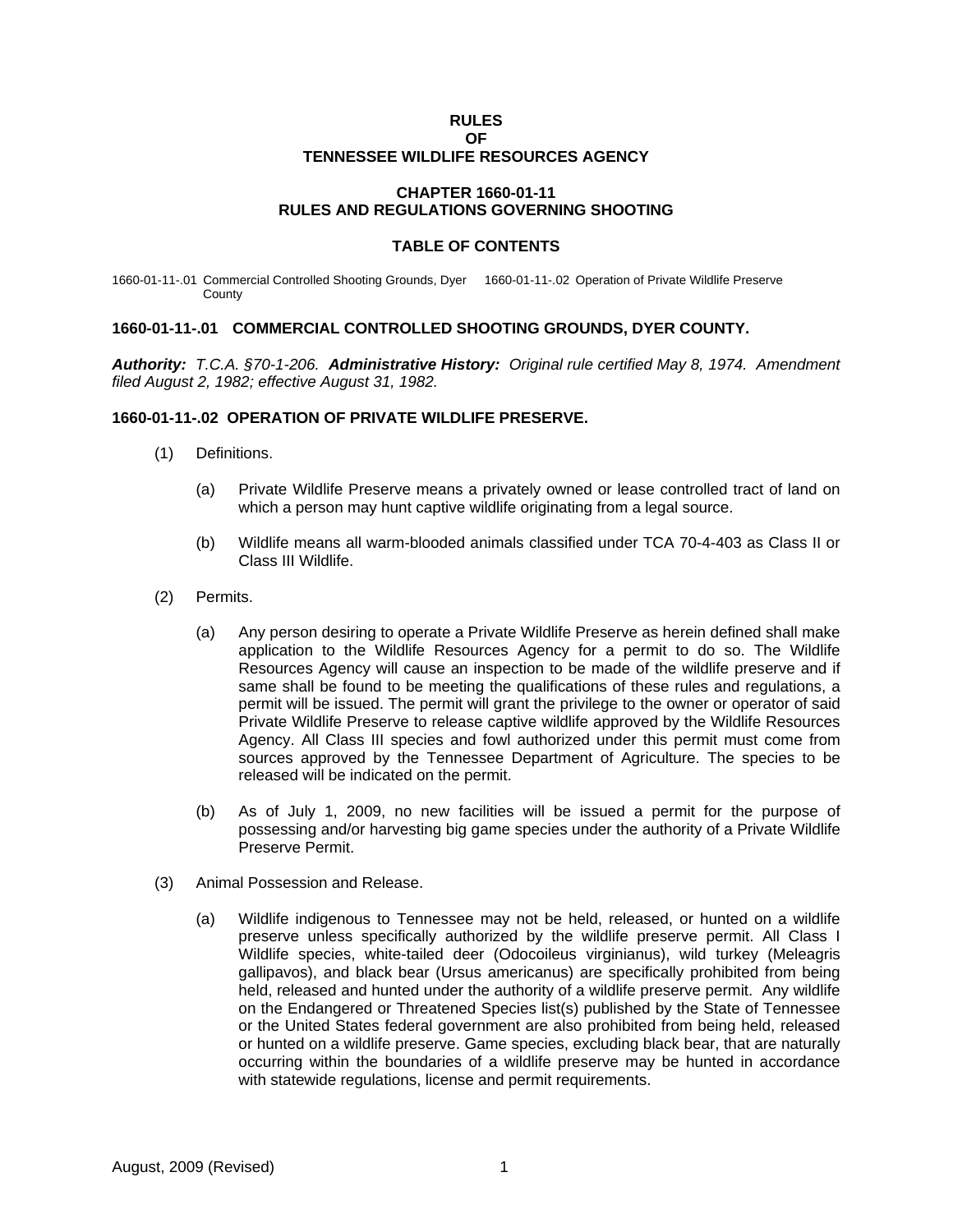# (Rule 1660-01-11-.02, continued)

- (b) Any wildlife authorized for release on the wildlife preserve may be taken with gun, archery equipment or trap. Non-indigenous mammals released on the wildlife preserve and which escape from the wildlife preserve may be recaptured by the owner, operator or regular employees of the preserve by means of tranquilizer gun, trap or with the aid of dogs. The recapture of escaped animals is permitted only with prior approval of the Tennessee Wildlife Resources Agency; however, the recapture of escaped indigenous wildlife is not permitted.
- (c) The following species of Cervidae may only be held or harvested by wildlife preserves if such animals are obtained from a herd outside of the state that has been certified as Chronic Wasting Disease free for the past 5 years, and are authorized for import by the Tennessee Department of Agriculture.
	- 1. Elk/Red Deer (Cervus elaphus)
	- 2. Black-tailed Deer/Mule Deer (Odocoileus hemionus)
	- 3. Moose (Alces alces)
	- 4. Other Class III wildlife species shown to be susceptible to CWD

 Wildlife preserves may also hold and harvest the above mentioned species if these animals are obtained within the state of Tennessee from a herd in a CWD surveillance program continuously for the past 5 years or prior to July 1, 2006, whichever time period is shorter, as recognized by Tennessee Department of Agriculture. Animals so obtained shall not have been exposed to nonsurveillance animals during the surveillance period. Also, these animals must retain the identification marker(s) placed on the animals while in the surveillance programs.

 The Tennessee Department of Agriculture, USDA or TWRA must be notified within 24 hours of the harvest or death of the above mentioned Cervidae. The head and neck of these animals must be retained and refrigerated by the preserve operator for at least 72 hours in order to allow for any necessary testing by the above agencies.

# (4) Facilities

(a) The land area for which a permit will be issued must contain a minimum of twenty (20) acres and this land must be in one continuous tract. No artificial structures or devices can be used to create a hunting or training area less than twenty (20) acres. On wildlife preserves that require fencing, the fencing must be done in a continuous manner along the boundaries in such a fashion to prevent the escape of animals being held by the preserve. On wildlife preserves where big game species are hunted, the boundaries must be fenced with woven wire fence of a minimum twelve and half (12.5) gauge wire and such fence shall be a minimum of eight (8) feet in height. On wildlife preserves where only swine, goats or sheep are hunted, the boundaries must be fenced with woven wire fence of a minimum twelve and half (12.5) gauge wire, and such fence shall be a minimum of four (4) feet in height. On wildlife preserves where foxes and raccoons are hunted, the boundaries must be fenced with woven wire fence of a minimum twelve and half (12.5) gauge wire with a maximum of four (4) inch spacing, anchored at the base and such fence shall be a minimum of seventy-two (72) inches in height. On wildlife preserves where rabbits are hunted, the boundaries must be fenced with wire fence with a maximum of two (2) inch spacing anchored at the base and such fence shall be a minimum of thirty-six (36) inches in height. Wildlife preserve boundaries which are fenced with a minimum of eight (8) foot fencing, must have any